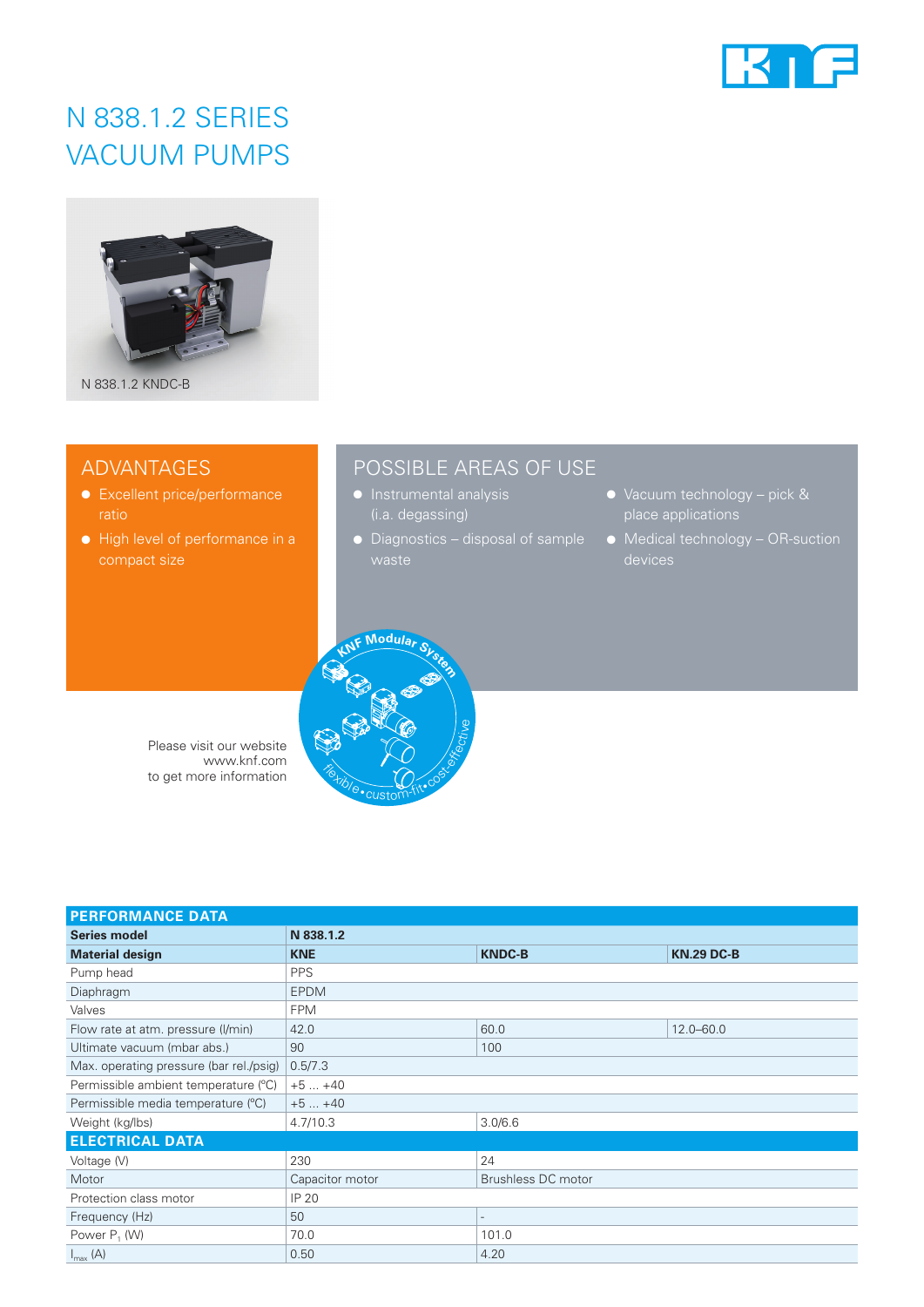# N 838.1.2 KNE

#### **PERFORMANCE DATA** Series model Flow rate at **atm. pressure**  $(l/min)^{1}$ **Max. operating pressure (bar rel./psig) Ultimate vacuum (mbar abs.)** N 838.1.2 KNE 42.0 0.5/7.3 90

<sup>1)</sup> Liter at STP



## **N 838.1.2 KNE**



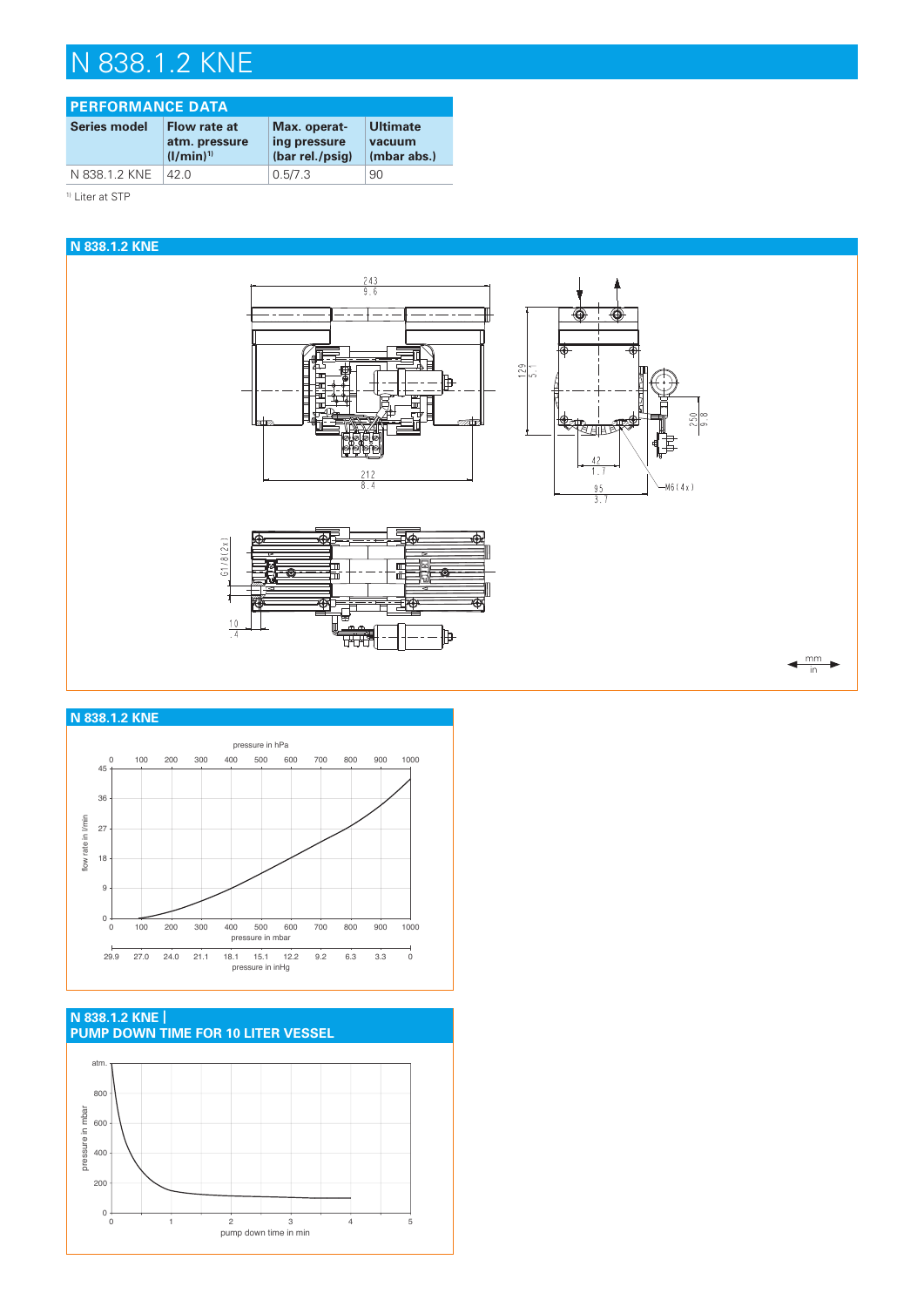#### **PERFORMANCE DATA Series model Flow rate at atm. pressure**   $(l/min)^{1}$ **Max. operating pressure (bar rel./psig) Ultimate vacuum (mbar abs.)** N 838.1.2 KNDC-B 60.0 0.5/7.3 100

### <sup>1)</sup> Liter at STP

## **N 838.1.2 KNDC-B | KN.29 DC-B**



## **PERFORMANCE DATA**

| <b>Series model</b>            | <b>Flow rate at</b> | Max. operat-    | <b>Ultimate</b> |
|--------------------------------|---------------------|-----------------|-----------------|
|                                | atm. pressure       | ing pressure    | vacuum          |
|                                | $(1/min)^{1}$       | (bar rel./psig) | (mbar abs.)     |
| N 838.1.2<br><b>KN.29 DC-B</b> | $12.0 - 60.0$       | 0.5/7.3         | 100             |

1) Liter at STP









**N 838.1.2 KNDC-B N 838.1.2 KN.29 DC-B**



### **N 838.1.2 KN.29 DC-B | PUMP DOWN TIME FOR 20 LITER VESSEL**